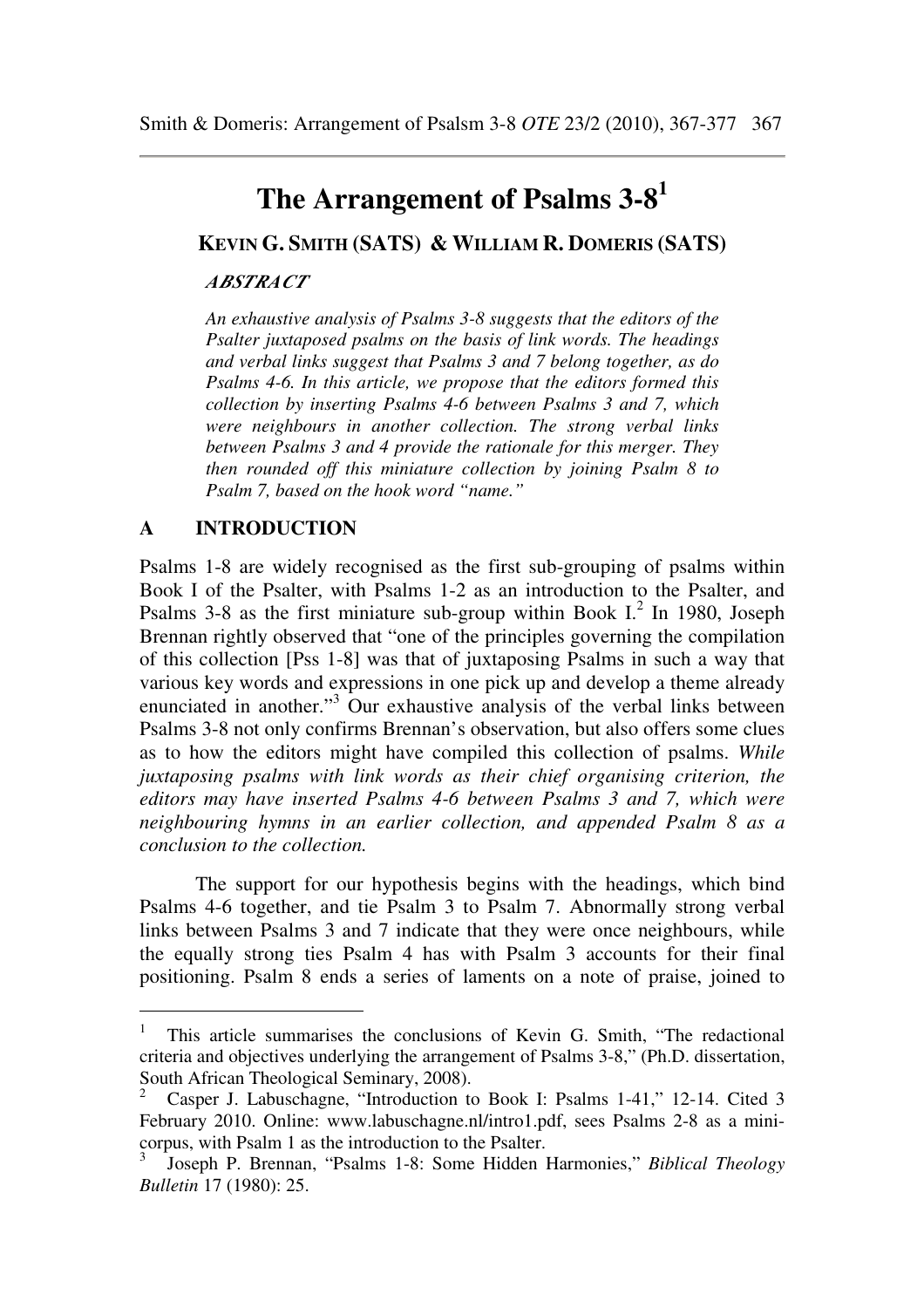Psalm 7 by the hook word "name." We shall now summarize the supporting evidence from the headings and the verbal links.

## **B THE HEADINGS**

 $\overline{a}$ 

There is general consensus amongst scholars working on the arrangement of the Psalter that the headings played a significant role in the arrangement of the psalms, but that they were not the primary basis of arrangement.<sup>4</sup> Since they probably served as an initial basis of collection, it makes sense to begin by analyzing links between the headings of Psalms 3-8. What links are evident amongst the headings of Psalms 3-8 and, more importantly, what significance do these links have for the arrangement of the corpus?

The only link shared by all six psalms is the designation דְּבָוֹד ("of David").<sup>5</sup> If we are correct in judging that Psalms 1 and 2 serve as an editorial introduction to the Psalter,<sup>6</sup> that Psalms 9 and 10 formed one composition, so that the heading of Psalm 9 subsumes Psalm  $10<sup>7</sup>$  and that Psalm 33 originally

<sup>4</sup> Gerald H. Wilson, *The Editing of the Hebrew Psalter* (Chico, CA: Scholars Press, 1985). R. Dean Anderson, Jr., "The Division and Order of the Psalms," *Westminster Theological Journal* 56 (1994): 219-241. Leslie McFall, "The Evidence for a Logical Arrangement of the Psalter," *Westminster Theological Journal* 62 (2000): 223-256.

<sup>5</sup> In Book I of the Psalter, all except Psalms 1, 2, 10 and 33 are ד ִו ָד ְל psalms.

<sup>6</sup> This view is supported by the following scholars, amongst others: Joseph P. Brennan, "Some hidden harmonies in the fifth book of the Psalter," in *Essays in honour of Joseph P. Brennan* (ed. Robert F. McNamara, New York: St Bernard's Seminary, 1976), 126-158, Brennan, "Psalms 1-8," Brevard S. Childs, *An introduction to the Old Testament as Scripture* (Philadelphia: Fortress, 1979), Wilson, *The Editing of the Hebrew Psalter*, Erich Zenger, "Der Psalter als Wegweiser und Wegbegleiter: Ps 1-2 als Proömium des Psalmenbuchs," in *Sie Wandern von Kraft zu Kraft: Aufbrüche, Wege, Begegnungen—Festgabe für Bischof Reinhard Lettman* (eds. A. Angenendt and H. Vorgrimler, Freiburg: Herder, 1993), 29-47, Robert Cole, "An Integrated Reading of Psalms 1 and 2," *JSOT* 26 (2002): 75-88, James Limburg, "Psalms, the Book of," in *The Anchor Bible Dictionary 5*: 522-536. John Goldingay, *Psalms: volume 1, Psalms 1-41* (Grand Rapids: Baker).

<sup>7</sup> E.g. Robert G. Bratcher & William D. Reyburn, *A translator's handbook on the Book of Psalms* (New York: United Bible Societies, 1991), James A. Motyer, "The psalms," in *The new Bible dictionary: 21<sup>st</sup> century edition*, 4<sup>th</sup> ed. (ed. Donald A. Carson, Oak Harbour: Logos Research Systems, 1994), Peter C. Craigie, *Psalms 1-50* (Oak Harbour: Logos Research Systems, 1998), Craig C. Broyles, *Psalms* (Peabody: Hendrickson, 1999), John Strugnell & Hanan Eshel, "It's elementary: Psalms 9 and 10 and the order of the alphabet," *Bible Review* 17 (2001): 41-44, Samuel L. Terrien, *The Psalms: strophic structure and theological commentary* (Grand Rapids: Eerdmans, 2003), Goldingay, *Psalms*. Labuschagne, "Introduction to Book I," Patrick D. Miller, "The ruler in Zion and the hope of the poor: Psalms 9-10 in the context of the Psalter," in *David and Zion: Biblical studies in honor of J. J. M. Roberts* (eds. B. F. Batto, J.J.M. Roberts, and K.L. Roberts, Winona Lake: Eisenbrauns, 2004): 187-197.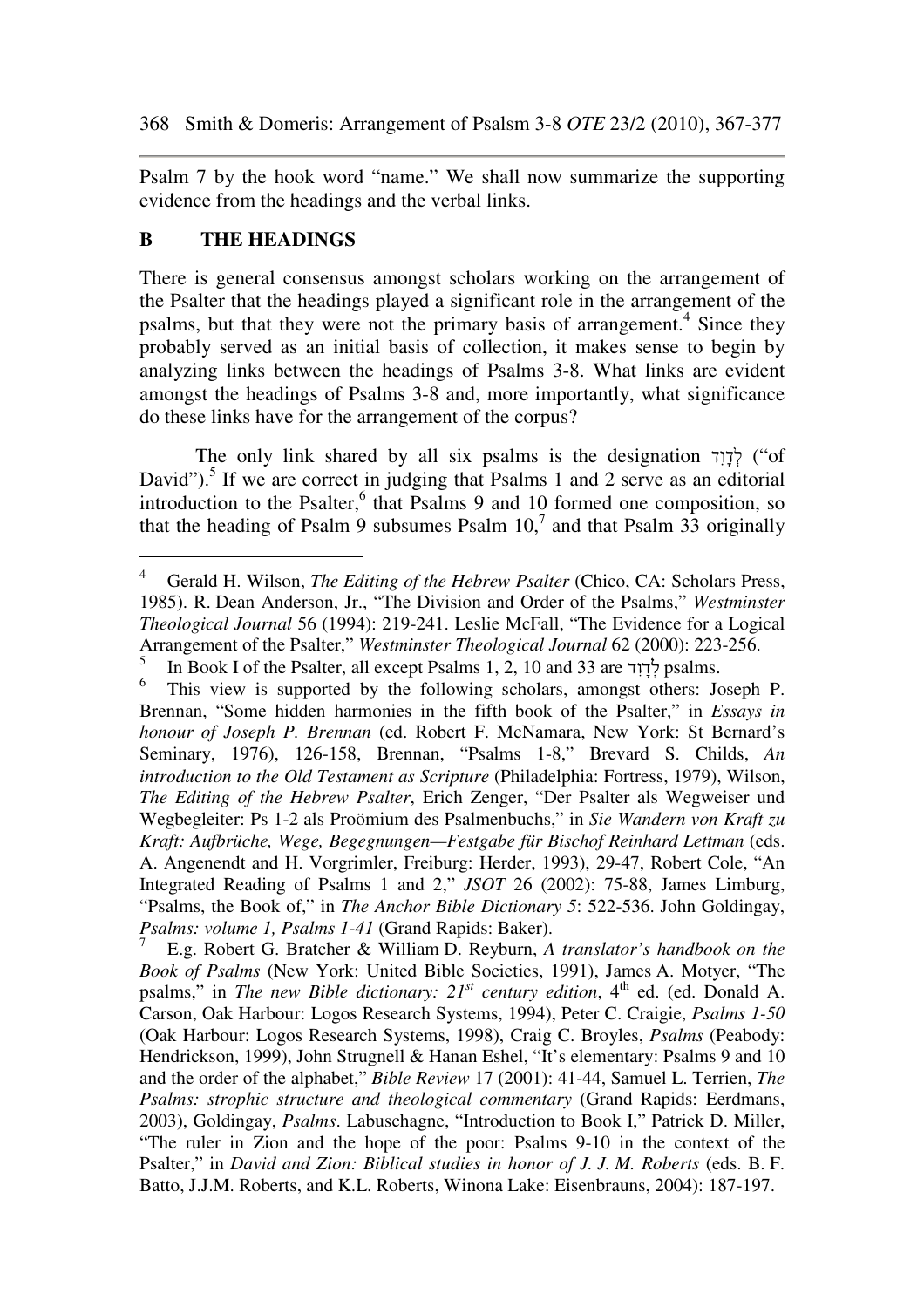bore a לְדָוִד inscription,<sup>8</sup> then the entire body of Book I is a collection of לְדָוִד psalms. Therefore, part of the significance of  $\frac{1}{2}$  throughout Book I is that it served as the earliest and most basic criterion for bringing this group of psalms together.<sup>9</sup>

The next clearest parallel between the headings is that all except Psalm 7 bear the genre designation מוֹרְזִמ") a psalm"). There are 57 מוֹרְזִמ psalms in the Psalter, 22 of them in Book I. Amongst the 57 מוֹרְזִמ psalms, only five occur in isolation (Pss 15, 73, 92, 98, and 143). The remainder all occur in clusters ranging in size from two to seven consecutive psalms.<sup>10</sup> There is one cluster of seven, one of six, one of five, three of four, four of three, and five pairs. This indicates a tendency to group מוֹרְזִמ psalms.<sup>11</sup> With reference to the corpus under investigation, it marks Psalm 7 as the odd one out, the only non-מוֹרְזִמ psalm among Psalms 3-9/10. The implication is that genre considerations were a factor in the grouping of psalms, but they were not the overarching consideration. Given the clear tendency to cluster מוֹרְזִמ psalms, the editors must have had a reason for inserting a יוֹןָגּ ִשׁ psalm (Psalm 7 is the only יוֹןָגּ ִשׁ psalm in the Psalter) amongst six מוֹרְזִמ psalms (3-6 and 8-9/10).

Psalms 4-6 form a heading-defined trio of psalms. Their headings are virtually identical, as Table 1 illustrates.

<sup>8</sup> It is probable that the לדוד inscription in the heading of Psalm 32 covers Psalm 33 as well (e.g. Wilson, *Editing*, 131; Anderson, "Division and order," 229). According to Craigie (*Psalms 1-50*, 270, n. 1), both the Septuagint and the Qumran evidence (see 4QPs) attribute Psalm 33 to David, while there are eight Hebrew manuscripts which join Psalms 32 and 33. Craigie tentatively concludes that Psalms 32 and 33 were originally separate compositions, each with its own Davidic inscription. Then they were combined into one psalm for a period, which resulted in the removal of Psalm 33's heading. When the two psalms were later separated again, the heading of Psalm 33 had fallen away.

<sup>9</sup> <sup>9</sup> McFall, "Evidence for a logical arrangement," 223-256.<br><sup>10</sup> Clusters include Beelme 3.6, 8, 9, 12, 13, 19, 24, 29, 31, 3

<sup>10</sup> Clusters include Psalms 3-6, 8-9, 12-13, 19-24, 29-31, 38-41, 47-51, 62-68, 75-77, 79-80, 82-85, 87-88, 100-101, 108-110, and 139-141.

<sup>&</sup>lt;sup>11</sup> McFall, "Evidence for a logical arrangement," 232-240, argues for a four-stage sorting process in the arrangement of the Psalter. The four stages he proposes are by (a) author, (b) preponderance of divine names (whether יחוה) or יחוה), (c) genre (primarily in Book II), and (d) shared words or themes.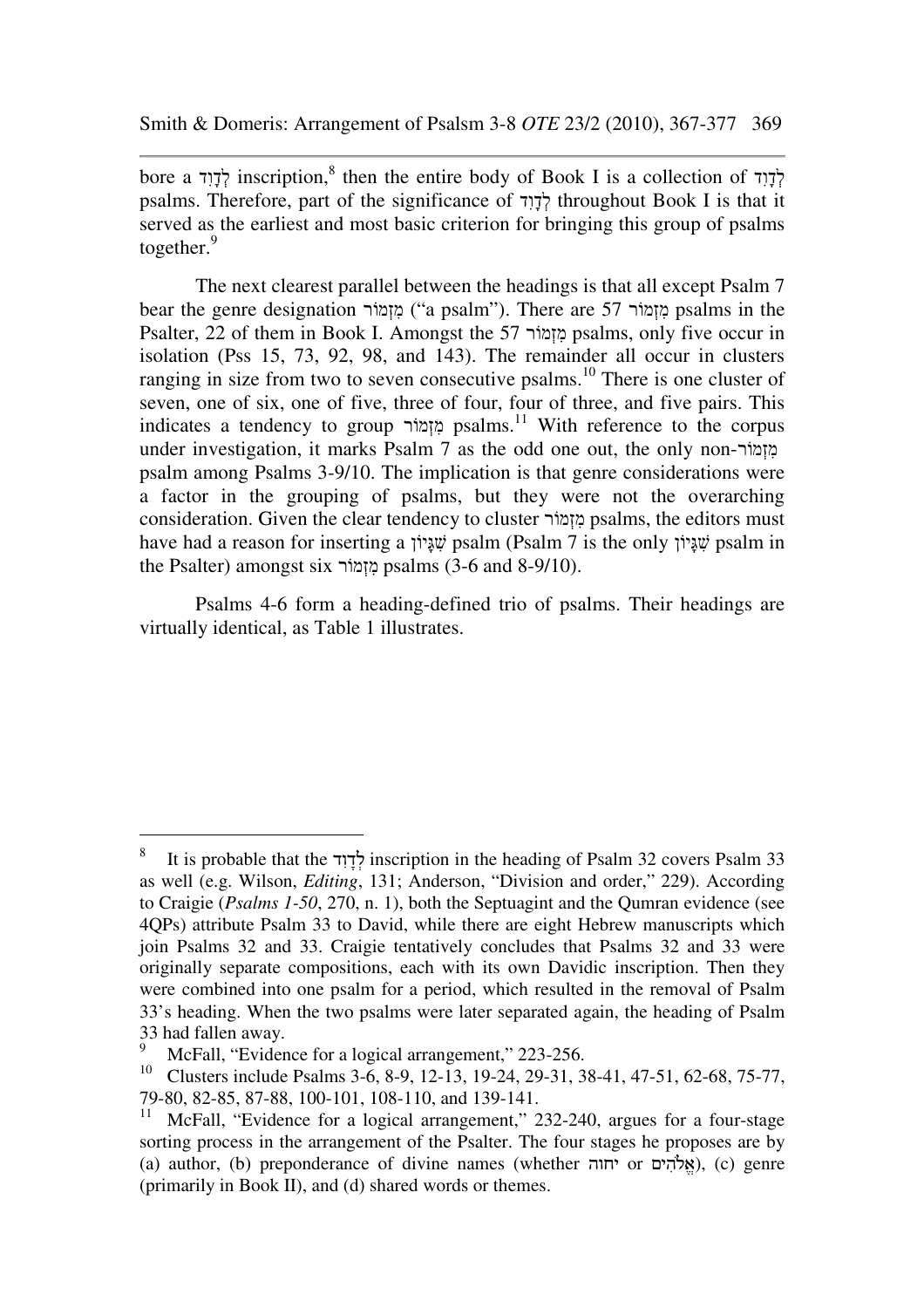| Psalm 4                   | Psalm 5                | Psalm 6                   |
|---------------------------|------------------------|---------------------------|
| for the music director    | for the music director | for the music director    |
| with stringed instruments | For the flutes         | with stringed instruments |
|                           |                        | according to sheminith    |
| a psalm of David          | a psalm of David       | a psalm of David          |

*Table 1: The headings of Psalms 4-6* 

 $\overline{a}$ 

All three psalms belonged to the music director's collection (למנצח). Fifty-five psalms belonged to this collection, all except four appearing in Books I-III of the Psalter. This means that 51 of 89 psalms in Books I-III belonged to the music director's collection. The למנצח psalms appear to have been an earlier collection that the editors attempted to keep together in the final arrangement of the Psalter. Their clustering points to deliberate grouping rather than random arrangement. Amongst the 55 למנצח psalms, there is a group of thirteen (49-62), one of seven  $(64-70)$ , a string of six  $(8-14)$ , counting  $9/10$  as one psalm), one of five (18-22), two of four (39-42 and 44-47), two triplets (4-6 and 75-77), and three pairs (80-81, 84-85, and 139-140). In a string of 32 psalms spanning Psalms 39-70, only three did not belong to the music director's collection.<sup>12</sup> Once again, the fact that Psalm 7 breaks what would otherwise be a sequence of nine consecutive לַמְנַצֵּח psalms  $(4-14)^{13}$  points towards its positional significance.

The headings of Psalms 4, 5, and 6 each mention the instruments that were to accompany the singing of these hymns in public worship. Only eight psalm headings mention instruments, namely, "stringed instruments" (Pss 4, 6, 54, 55, 61, 67, and 76) and "flutes" (Ps 5). Psalms 4-6 are the only three psalms in Book I for which instruments are indicated. They also form the only chain of three consecutive psalms mentioning instruments. Since only eight psalms indicate musical instruments, the statistical probability of three of them occurring consecutively by pure chance is remote (1 in 9845 to be exact). It seems likely that Psalms 4-6 were originally a trio of psalms within the music director's collection that the compilers kept intact when importing them into Book I.

<sup>&</sup>lt;sup>12</sup> This assumes that any psalm not designated לַמְנַצֵּח did not belong to the music director's collection. This assumption is by no means certain, but it is reasonable given that the presence of למנצח in the heading is the only evidence we have by which to identify psalms which once belonged to this collection.

<sup>&</sup>lt;sup>13</sup> We are once again counting Psalms 9/10 as a unit so that the heading of Psalm 9 covers Psalm 10 as well.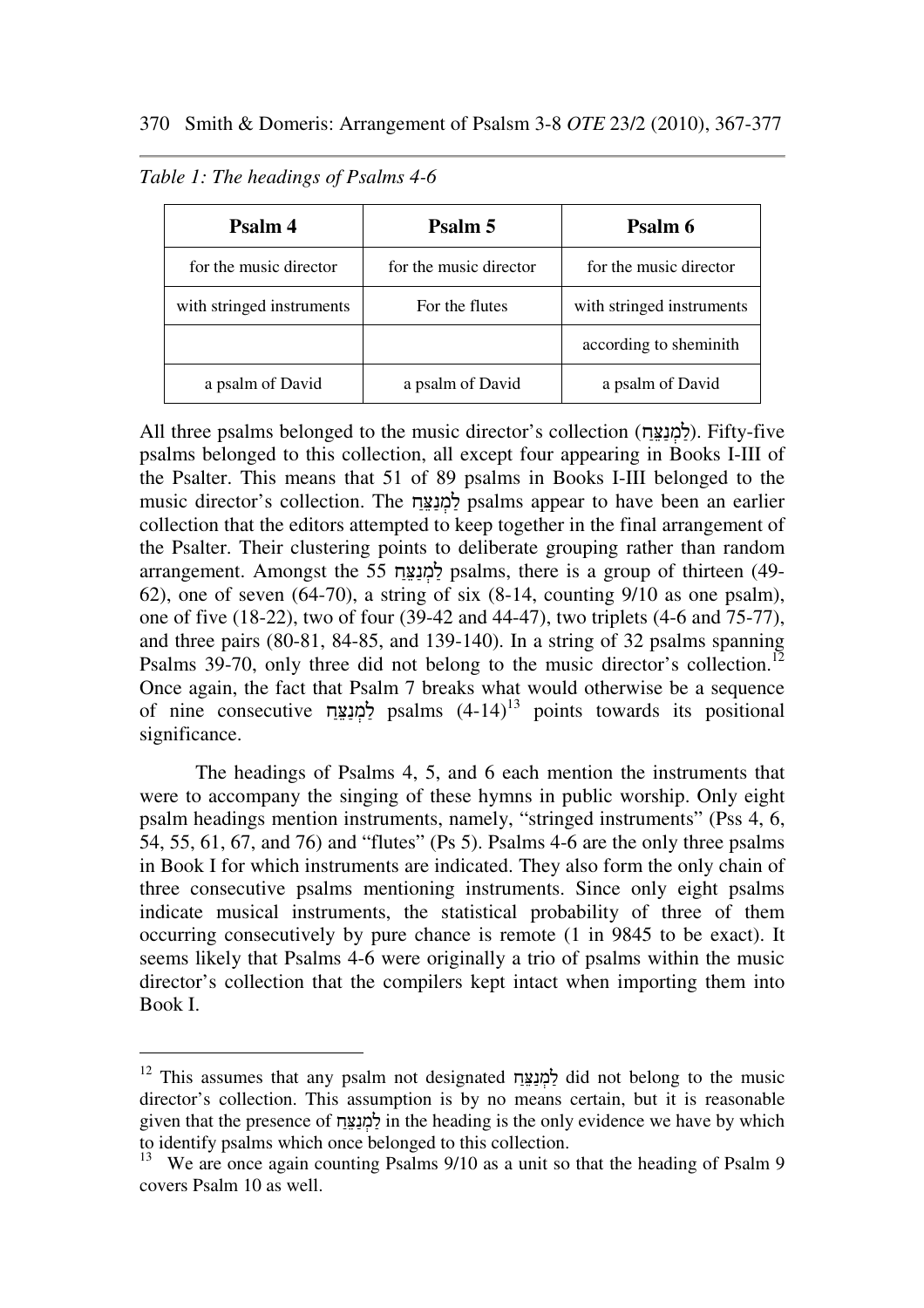Smith & Domeris: Arrangement of Psalsm 3-8 *OTE* 23/2 (2010), 367-377 371

The fourth feature of the headings is that Psalms 3 and 7 have similar heading (see Table 2). They are two of thirteen Davidic psalms containing a historical note in the superscription. Unlike the other four psalms in our corpus, they lack the designation "for the director of music" and they do not contain any musical notations. Both contain three elements in the same order: genre, author, and occasion.

|          | Psalm 3                                               | Psalm 7                                                                     |
|----------|-------------------------------------------------------|-----------------------------------------------------------------------------|
| Genre    | a psalm                                               | a shiggaion                                                                 |
| Author   | of David                                              | of David                                                                    |
| Occasion | when he fled from the<br>presence of Absalom, his son | which he sang to the Lord<br>concerning the words of<br>Cush, a Benjaminite |

*Table 2: The headings of Psalms 3 and 7* 

It is possible that the compilers intentionally used Psalms 3 and 7 as some sort of literary frame around a previously existing group (Pss  $4-6$ ).<sup>14</sup> The way headings of Psalms 3-7 form a neat chiastic arrangement is noteworthy.

- Ps 3 historical psalm, regarding Absalom
	- Ps 4 music director's, with stringed instruments
		- Ps. 5 music director's, for flutes
	- Ps 6 music director's, with stringed instruments
- Ps 7 historical psalm, regarding Cush

Labuschagne argues that the menorah pattern, which consists of "7 items symmetrically or asymmetrically arranged around a distinct centre, … occurs frequently throughout the biblical writings."<sup>15</sup> After a detailed logotechnical analysis, he concludes that Psalms 2-8 are a self-contained unit of seven psalms, deliberately and meticulously arranged in a menorah pattern, with Psalms 2 and 8 as a frame around the collection.<sup>16</sup>

It is plausible that the editors may have added Psalm 7 after Psalm 6 to balance Psalm 3 in a neatly crafted chiastic collection. However, we think it is even more likely that Psalms 3 and 7 were neighboring hymns in an earlier

<sup>14</sup> Mervin E. Tate, "An exposition of Psalm 8," *Perspectives in religious studies* 28 (2001): 347, has suggested that the presence of historical notes in the headings of Psalms 3 and 7 identifies them as "the framing psalms of the run of psalms before Psalm 8."

<sup>&</sup>lt;sup>15</sup> Casper J. Labuschagne, "General introduction to logotechnical analysis," 10. Cited 3 February 2010. Online: www.labuschagne.nl/aspects.pdf, 10.

<sup>&</sup>lt;sup>16</sup> Labuschagne, "Introduction to Book I," 12-14.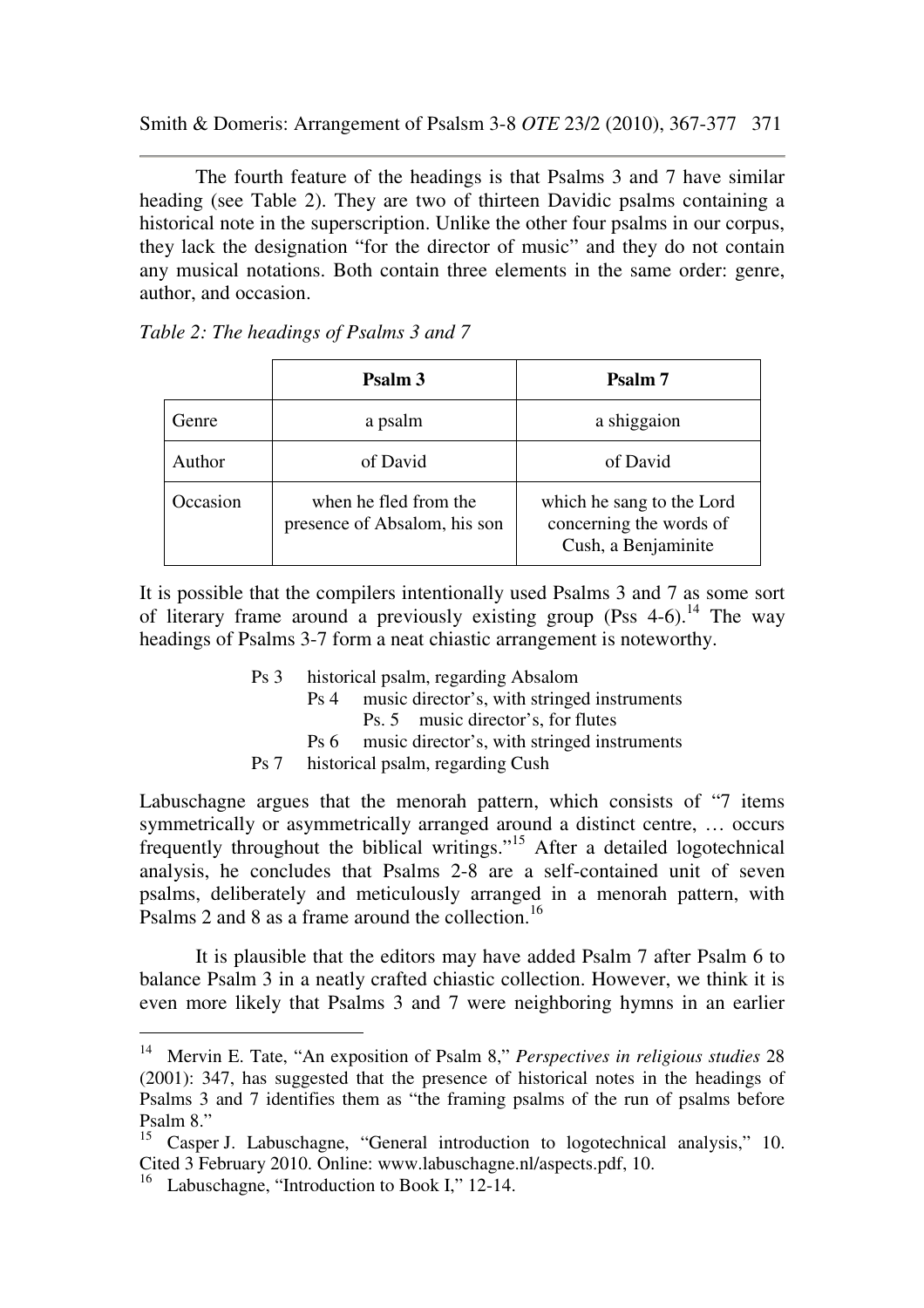collection, but the insertion of Psalms 4-6 separated them. As we have noted, Psalm 7 interrupts a sequence of מוֹרְזִמ psalms (3-10) and breaks a collection of ַחֲצָבּח psalms (4-14). If the editors had Psalms 3-6 before them, and were seeking the next logical hymn for the collection, it is difficult to understand why they would have put Psalm 7 here. However, if they started with a pair of psalms with historical notations (3 and 7), neither of which were from the music director's collection, and inserted an existing 4-6 between them, the verbal connections between Psalms 3 and 4 would have taken precedence over the maintaining links between headings.<sup>17</sup>

## **C THE VERBAL LINKS**

 $\overline{a}$ 

A close analysis of the verbal connections between psalms in our corpus reveals four important relationships.

- 1) There are strong verbal links between Psalms 3 and 4.
- 2) There are strong verbal links between Psalms 3 and 7.
- 3) There are some verbal links between Psalms 4-6.
- 4) There is a key verbal connection between Psalms 7 and 8.

These verbal links provide an important redactional criterion for the arrangement of the psalms.

### **1 Verbal links between Psalms 3 and 4**

The verbal links between Psalms 3 and 4 are very striking.<sup>18</sup> Taken together, there are 99 unique lexemes in the two psalms, 18 of which are shared. Measured quantitatively, 18.2 percent of the terminology is common, which is higher than the average for adjacent psalms.<sup>19</sup> Amongst the shared terminology, six main points stand out. $^{20}$ 

(a) Both laments begin by depicting the psalmist's situation using the root צר  $(3:2; 4:2)$ . This root can be used either as an abstract noun with the sense of "adversity" (43 times in the Old Testament, including 16 in the Psalter), or as a concrete noun meaning "adversary" (67 times in the Old

<sup>&</sup>lt;sup>17</sup> This would not negate the possibility that the neat chiastic arrangement was also intended. If Labuschagne's claim that the editors were artists at work in arranging the psalms into beautiful patterns, they may have found the merging of two mini-groups (Pss 3 and 7 with Pss 4-6) to form a perfect pattern quite appealing.

The structural similarities between the two hymns are equally striking, strengthening the sense that they are "sister psalms." For a detailed discussion, see Smith, "Redactional criteria and objectives," 153-165.

<sup>&</sup>lt;sup>19</sup> The proportion of shared terms is 11.5 percent between Psalms 4 and 5, 11.7 percent for Psalms 5 and 6, 12.3 for Psalms 6 and 7, and 11.7 for Psalms 7 and 8.

 $2<sup>20</sup>$  All verse numbers are based on the numeration in the Hebrew Bible.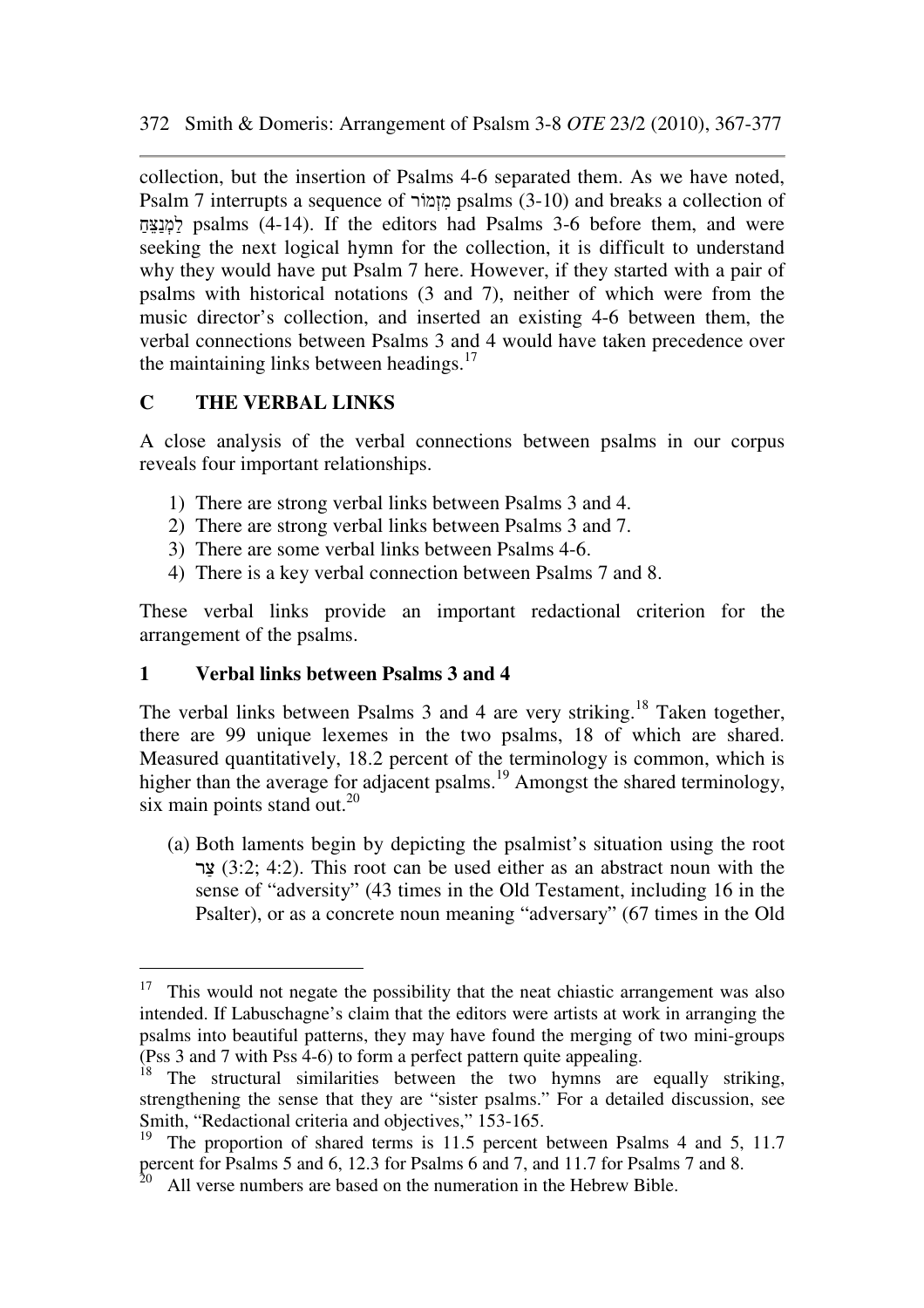Testament, including 24 in the Psalter).<sup>21</sup> Despite its relatively high frequency in the Psalter (41 times), its forefronted position in the opening verses of Psalms 3 and 4 is striking. These are the only two psalms containing צר in their opening verse.

- (b) The exact form יבּבוֹדִי ("my glory" or "my glory") occurs in both 3:4 and 4:3. This exact form occurs twenty-two times in the Hebrew Bible, including seven in the Psalter. These 22 occurrences cover three senses, namely, (a) depicting Yahweh's glory, (b) referring to a human being's honor, and (c) as a circumlocution for "self." Amongst the seven occurrences in the Psalter, three are circumlocutions for the speaker's self (Pss 16:9, 59:9, and 108:2). The remaining four refer to the psalmist's honour (Pss 3:4; 4:3; 7:6; 62:8). Since י ִבוֹד ְכּ occurs with reference to the speaker's honor only seven times in the Hebrew Bible and only four times in the Psalter, it provides a strong verbal link between Psalms 3 and 4.
- (c) The exact phrase יְרַבִּים אֹמְרִים ("many are saying") is found in 3:3 and 4:7, both times introducing the words of the psalmist's enemies. These are the only two occurrences of רבים אמרים in the Hebrew Bible.<sup>22</sup>
- (d) The verbs יָשָׁל ("lie down") and יָשֵׁי ("sleep") are joined by the conjunction i to form a hendiadys שׁכב וישן ("to lie down and sleep") only in 1 Kings 19:5, and Psalms 3:6 and 4:9. The only other time that the two words are used in the same verse is in Job 3:13, where they occur in parallel poetic lines.
- (e) The verbs אָר ("call") and עֲנָה ("answer") occur together in 3:5 and 4:2. These verbs appear in the same verse 15 times in the Psalter and a further 33 times in remainder of the Hebrew Bible.
- (f) וְאֵתְּה יְהֹוָה ("for you, O Lord," 4:9) closely resembles וְאֵתָּה יְהֹוָה ("but you, O Lord," 3:5). The second person masculine singular pronoun to form אַתָּה יְהֹוָה forty-two times in the Hebrew Bible, including twenty times in the Psalter.

Taken together, these six verbal links point to a strong relationship between the two psalms. Both begin with the psalmist's lament to the Lord regarding their

 $21$  All the statistics presented in this article are our own calculations, based on software-assisted studies of the Hebrew Bible.

<sup>&</sup>lt;sup>22</sup> The two terms occur consecutively five more times in the Old Testament  $(1 \text{ Sam})$ 14:19; Isa 2:3; Jer 13:6; Mic 4:2, 11). In all five instances, ב ַר is the last word of a clause, modifying a noun, and אָמָר is the first word of the next clause. Only in Psalms 3 and 4 are the two terms collocated within a single clause, with "many" as the subject and "saying" the predicate.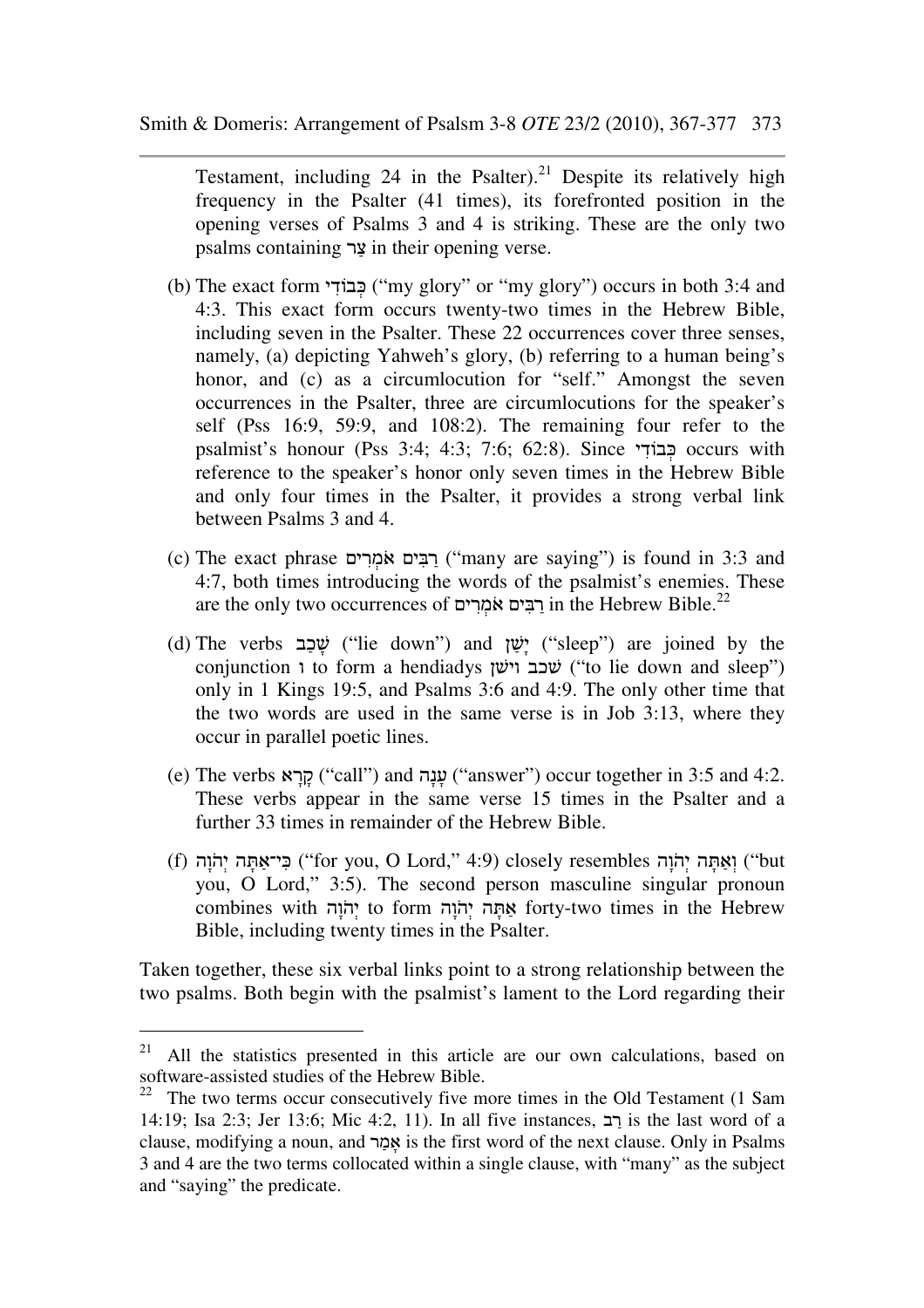בִּר "adversity/adversaries"). People are speaking (רְבִּיִם אֹמְרִים) against the Lord and dishonoring the psalmists (כבוֹד). In both, we find the psalmist "calling" (אַנָה) to Yahweh and Yahweh "answering" (עָנָה) him. Finally, both psalmists vow to "lie down and sleep" (שׁכב וישׁן), because "you Lord" (אתה יהוה) will protect them.

## **2 Verbal links between Psalms 3 and 7**

In the Hebrew Psalter, only Psalm 4 has stronger links to Psalm 3 than does Psalm 7. A careful look at the shared terminology flags five noteworthy verbal links between Psalms 3 and 7.

- (a) Their respective opening strophes share three similarities in phraseology. First, the psalmist's enemies are speaking against "my soul" (נָפָּשׁ) in 3:3, while in 7:3 they are threatening to tear "my soul" (י ִשׁ ְפ ַנ (apart like a ferocious lion. Second, in both cases there appears to be no way of escape, indicated by the phrases "there is no deliverance"  $(3:3)$  and "none to deliver" (אֵין מַ הַעֲיל, 7:3). Third, they share the cognate noun "deliverance" (יָשׁוּעַתָה, 3:3) and verb "deliver" (יָשָׁעָ 7:2).
- (b) In Psalm 3:4, God will "lift the head" (ראָשׁ) of the righteous psalmist to vindicate him against his foes, but in Psalm 7:16 the enemy's mischief "returns upon his own head" (ראָשׁ).
- (c) The exact form <u>כ</u>ּבוֹד<sup> $\alpha$ </sup> (c) cocurs in 3:4 and 7:6. In 3:4, the psalmist uses it to call Yahweh "my glory," likely meaning that Yahweh is the one who gives him honor and defends his honour. In 7:6, it is used in an imprecation saying that *if* the psalmist is guilty of wrongdoing, Yahweh should allow his enemy to take away "my honour." The context makes it clear that he expects the opposite outcome. Since he is guiltless, Yahweh will vindicate him and defend his honour.
- (d) Both psalmists describe Yahweh as their protective "shield" (ן ֵג ָמ(. Psalm 3:4 depicts Yahweh as "a shield about me," whereas Psalm 7:11 reads, "my shield is with God."
- (e) Immediately before their final declaration of confidence in Yahweh (i.e. 3:9 and 7:18), both psalms contain a section in which Yahweh fights against the wicked. Psalm 3 portrays Yahweh arising like a mighty warrior and fighting against the psalmist's enemies, striking them on the cheek and breaking their teeth (3:7). Similarly, Psalm 7 describes God preparing his sword and bow to fight against the unrepentant (7:13-14). In both psalms, the object of Yahweh's assault is "the wicked" (רשׁעים, 3:8 and 7:10).

Coupled with the similarities between their headings, these five verbal links are enough to persuade us that Psalms 3 and 7 belong together, probably as neighbouring psalms in an earlier collection of Davidic psalms. In the final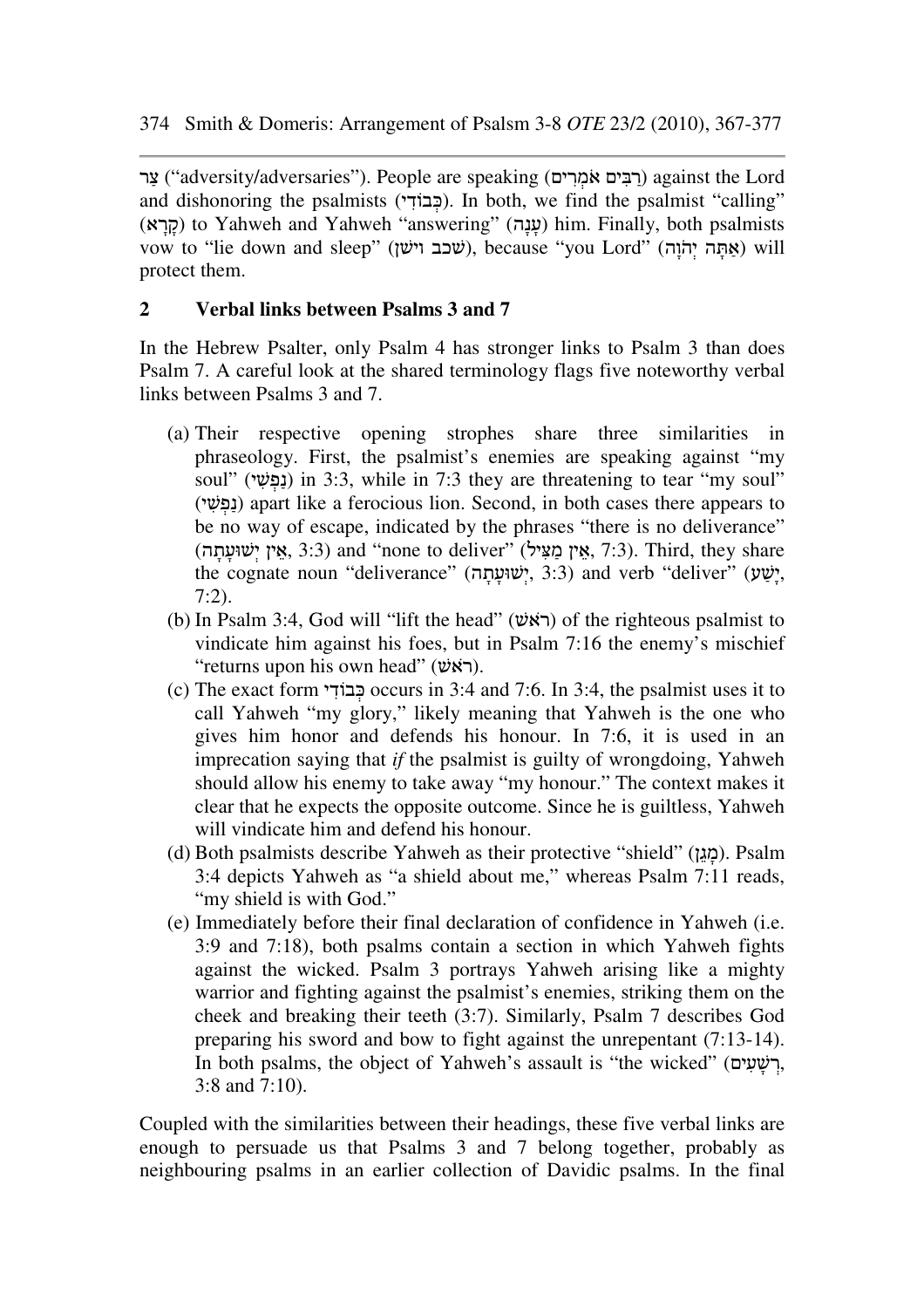form of Book I, they were separated by the insertion of Psalms 4-6. In other words, Psalms 3-7 result from merging two earlier collections, namely, a pair of Davidic psalms (3 and 7) with a pre-existing trio from the music director's collection (4-6).

## **3 Verbal links between Psalms 4-6**

If we eliminate the headings as well as insignificant word groups, $^{23}$  these three psalms share three lexemes, namely, the verb שמע ("hear") and the roots חסד ("steadfast love") and פלל") prayer"). Because these terms are so common, their complete absence from Psalms 3, 7, and 8 is as striking as their presence in Psalms 4-6. In addition, the phrase "you Lord" (אֶתֶּה יהוה) occurs in all three psalms, albeit with slight variations (בי אתּה יהוה 4:9, in 4:9, בי אתּה יהוה 5:13, and יהוה in 6:4). In our judgment, measured across three consecutive psalms, these represent meaningful links.<sup>24</sup>

### **4 A key link between Psalms 7 and 8**

 $\overline{a}$ 

The primary rationale for the juxtaposition of Psalms 7 and 8 almost certainly lies a single hook word, שׂשׁ ("name") in the last line of Psalm 7 and in the first and last lines of Psalm 8. The central theme of Psalm 8 is the majesty of Yahweh's name (שָׁם־יהוה), as is clear from the opening and closing refrain ("Yahweh, our Lord, how majestic is your name in all the earth"), which frames the psalm. The allusion to ם־יהוה ֵשׁ at the very end of Psalm 7—only the word יָעֵלְיוֹן, "Most High," follows it—provides a perfect opportunity to insert the a psalm celebrating the majesty of his name.<sup>25</sup> Thus no psalm in the Hebrew Bible offers a clearer tail-head connection for Psalm 8 than Psalm 7.

The sense that this was a deliberate editorial consideration in the placement of Psalm 8 is strengthened by the fact that there are two strategic references to his name in Psalm 9 (שְׁמָּךְ in 9:3 and  $\psi$  in 9:11). The first occurrence in Psalm 9 is part of the opening strophe, hence forming another tail-head connection between the end of Psalm 8 and the beginning of Psalm 9. Just like the reference to ישָׁמַ־יהוה  $\ddot{v}$  in 7:18, the allusion to  $\ddot{v}$  in 9:3 is immediately followed by a further description of Yahweh as יוֹןְלֶע, the Most

 $23$  The categories we excluded were the article, prepositions, personal pronouns, common particles, and the names of God.

 $24$  Space does not allow us to discuss hook words linking Psalms 4-5 and 5-6 respectively, but these strengthen the ties between these three psalms (cf. Smith, "Redactional criteria and objectives," 165-179, 220-225).

<sup>&</sup>lt;sup>25</sup> No other psalm in Book I of the Psalter contains a reference to "his name" in its final verse. Six other לדוד psalms (52, 61, 69, 140, 142, and 145) do contain references to ם־יהוה ֵשׁ in their final verse, but none at the very end of the verse. The only non לדוד psalm that contains a reference to the Lord's name in its final verse is Psalm 45, in which שְׁמַה occurs at the beginning of the verse.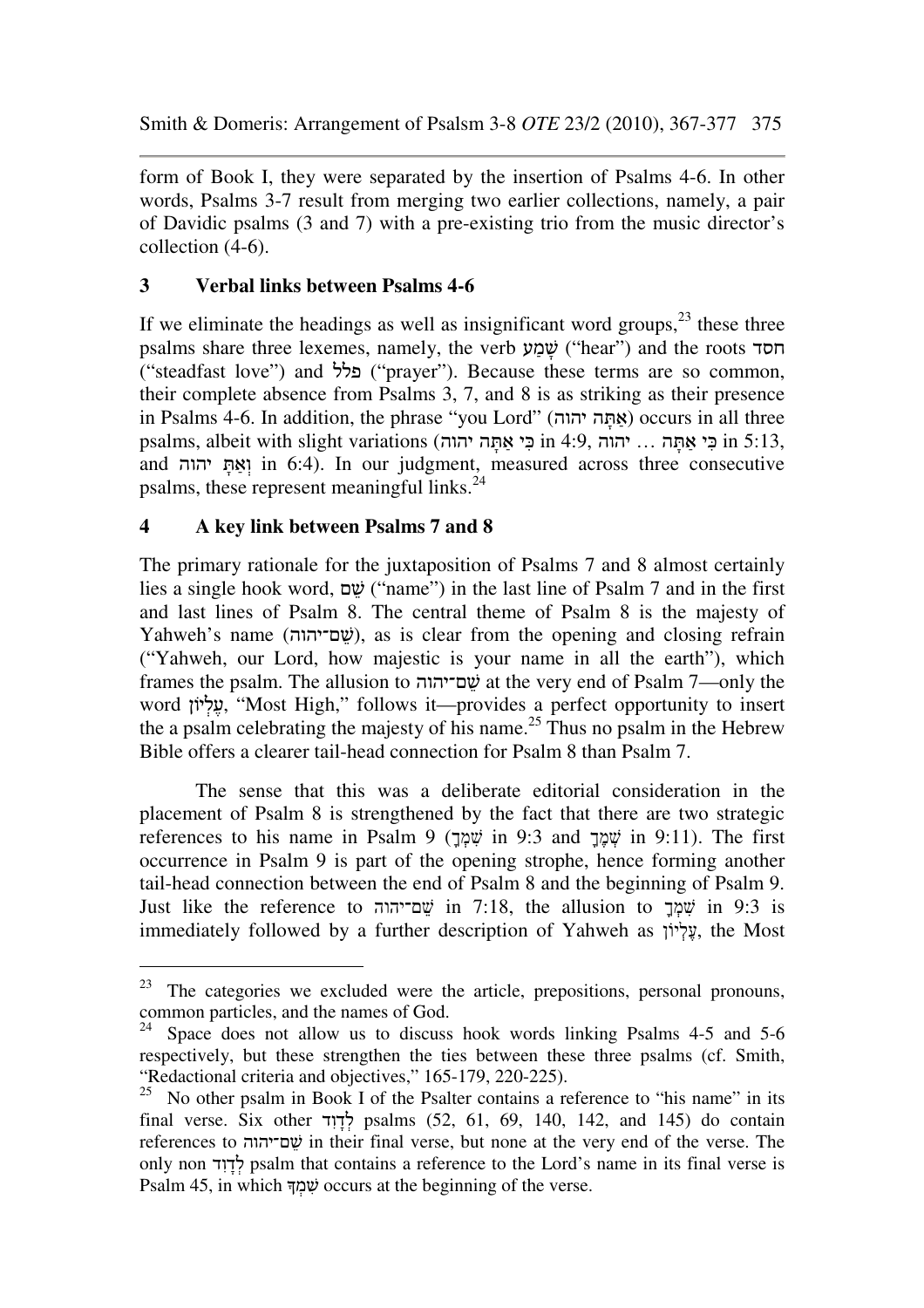High. Thus the end of Psalm 7 and the beginning of Psalm 9 provide a frame for the celebration of the name of Yahweh in Psalm 8—references to ישבריהוה עֲלְיוֹן ("the name of the Lord, the Most High") frame the refrain עֲלְיוֹן שְׁמָךְ מִה־אִדִּיר ("Yahweh, our Lord, how majestic is your name").

> I will sing praise to the name of Yahweh, the Most High (7:18) Yahweh, our Lord, how majestic is your name (8:1) Yahweh, our Lord, how majestic is your name (8:9) I will sing praise to your name, O Most High (9:3)

In Psalms 7-9 we have a cluster of three psalms linked by their references to ם־יהוה ֵשׁ, with the focal Psalm 8 framed by the allusions to his name at the end of Psalm 7 and the beginning of Psalm 9.<sup>26</sup>

#### **D CONCLUSION**

Our analysis supports Brennan's earlier observation that the editors of this collection deliberately juxtaposed psalms which share key words.<sup>27</sup> Both the headings and the verbal data suggest that Psalms 3 and 7 might have been neighbours in an earlier collection, but were separated by the insertion of a preexisting trio of psalms from the music director's collection, Psalms 4-6, which are also bound together by their headings and shared terminology. The primary rationale for the positioning of Psalms 4-6 probably lay in the strong verbal ties between Psalms 3 and 4. The resulting collection of five laments climaxes with a vow to "sing praise to the name of the LORD Most High" (7:18), providing an ideal place to insert Psalm 8, which celebrates the majestic name of the Lord.

#### **BIBLIOGRAPHY**

Anderson, R. Dean, Jr. The division and order of the psalms. *Westminster Theological Journal* 56 (1994): 219-241.

Bratcher, Robert G. & Reyburn, William D. *A translator's handbook on the book of Psalms*. Helps for translators. New York: United Bible Societies, 1991.

Brennan, Joseph P. "Psalms 1-8: some hidden harmonies." *Biblical Theology Bulletin* 17 (1980): 25-29.

\_\_\_\_\_\_\_\_. "Some hidden harmonies in the fifth book of the Psalter." Pages 126-158 in *Essays in honour of Joseph P. Brennan*. Edited by Robert F. McNamara. New York: St Bernard's Seminary, 1976.

Broyles, Craig C. *Psalms*. NIBC. Peabody: Hendrickson, 1999.

Childs, Brevard S. *An introduction to the Old Testament as scripture*. Philadelphia: Fortress, 1979.

Cole, Robert. "An integrated reading of Psalms 1 and 2." *JSOT* 26 (2002): 75-88.

<sup>&</sup>lt;sup>26</sup> Labuschagne ("Introduction to Book I," 2) also observes the use of "name" as a key word in Psalms 7:18, 8:1 and 10, and 9:3 and 11, and is used to joint Psalms 7, 8, and 9.

 $27$  Brennan, "Psalms 1-8," 25.